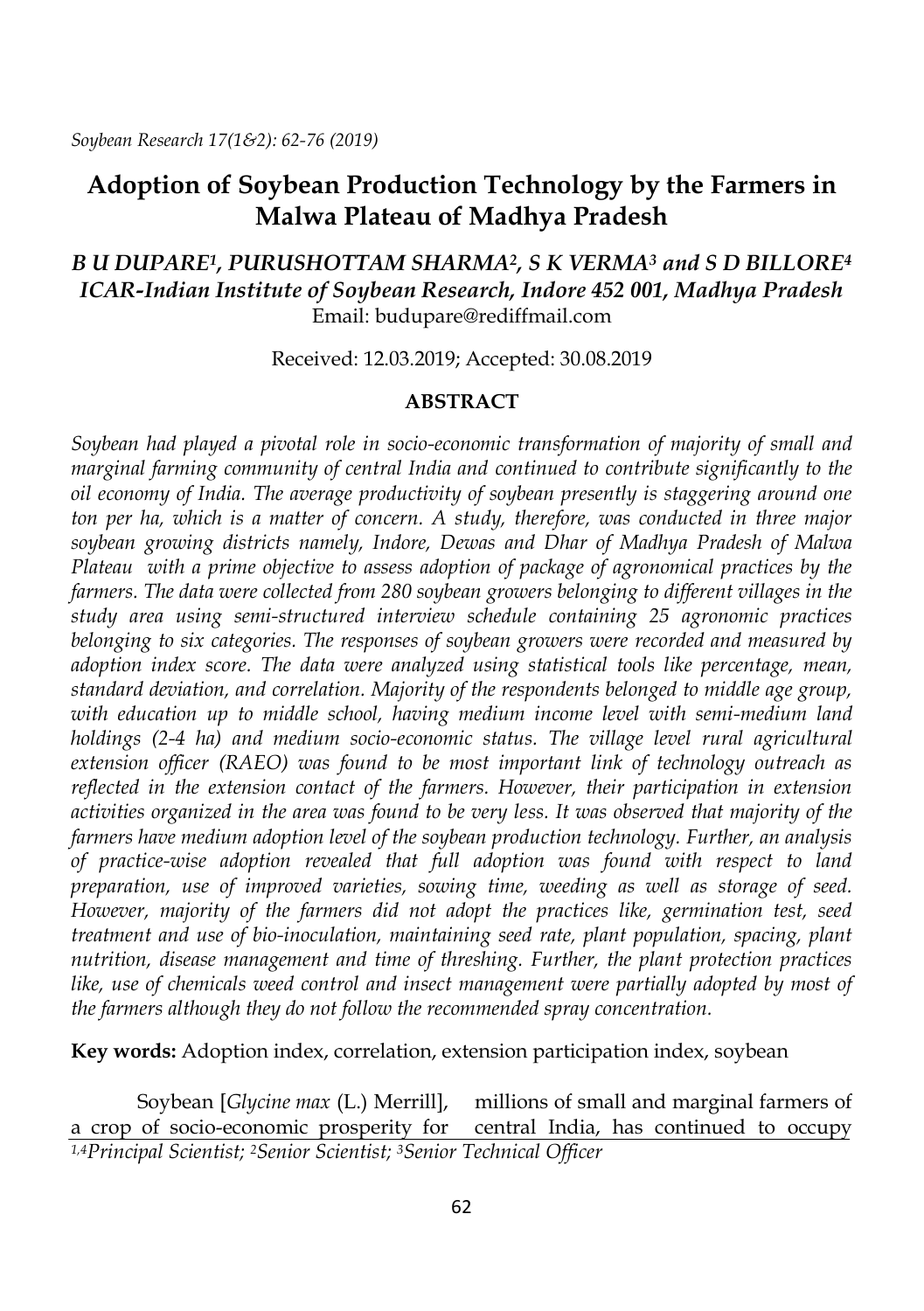premier position in the oilseed scenario of the country. Malwa plateau of Madhya Pradesh has been the epicenter of soybean development, both in terms of its horizontal spread as well as growth and development of soy-based industries (Tiwari *et al.*, 1999). Soybean in the state of Madhya Pradesh is mainly grown as rainfed crop during rainy season *(kharif)* by the farmers who presently are fascinated to grow only short duration varieties in order to minimize yield losses due to long dry spells/terminal drought and climatic adversities experienced since last decade. ICAR-Indian Institute of Soybean Research (ICAR-IISR), which was established at Indore in 1987, is continuously engaged in development, dissemination and technical backstopping of location-specific technologies directly and through the nation-wide centres of All India Coordinated Research Project on Soybean (AICRPS). The soybean research and development (R&D) system in India has developed more than 112 improved varieties so far as well as agronomic practices suiting to various agro-climatic regions and clientele groups. The state agriculture department of Madhya Pradesh, which is main extension agency, has major responsibility to provide extension services and to disseminate technological knowledge to the farming community at village level. Though, the crop exhibited a phenomenal growth in area, production and productivity initially up to 1990s, the average productivity of soybean in the country is hovering around one ton per ha till last few years (Sharma *et al.*, 2018). Frontline

63

demonstrations which were conducted in the area, have successfully demonstrated the production potential (up to 2.5 t/ha) of soybean varieties grown with improved technologies (Billore *et al.,*  2005). Thus, there exists yield gap indicating scope of increasing the productivity by enhancing level of technology adoption by the farmers. A recent study conducted by Sharma *et al.* (2018) has also pointed out a significant yield gap in soybean and explored considerable scope to enhance soybean yield and thereby, farmer's income through adoption of research emanated recommended package of practices. The earlier study (Dupare *et al.,* 2011) also revealed that most of the soybean growers had low to medium range of adoption level indicative of partial/nonadoption or over adoption in case of some of the major agronomic practices. With this backdrop, it was considered appropriate to analyze status of farmers' adoption of recommended agronomic practices *vis-a-vis* their socio-economic background, information flow *etc*., which could lead to suggest remedial measures for increasing the soybean productivity.

#### **METHODOLOGY**

The present study was conducted in three major soybean growing districts of Madhya Pradesh, namely Indore, Dewas and Dhar which are popular for soybean revolution in the Malwa plateau region. The sample for the study consisting 280 soybean growers drawn randomly from selected six villages (two villages from each selected district). To collect the data, a pre-tested interview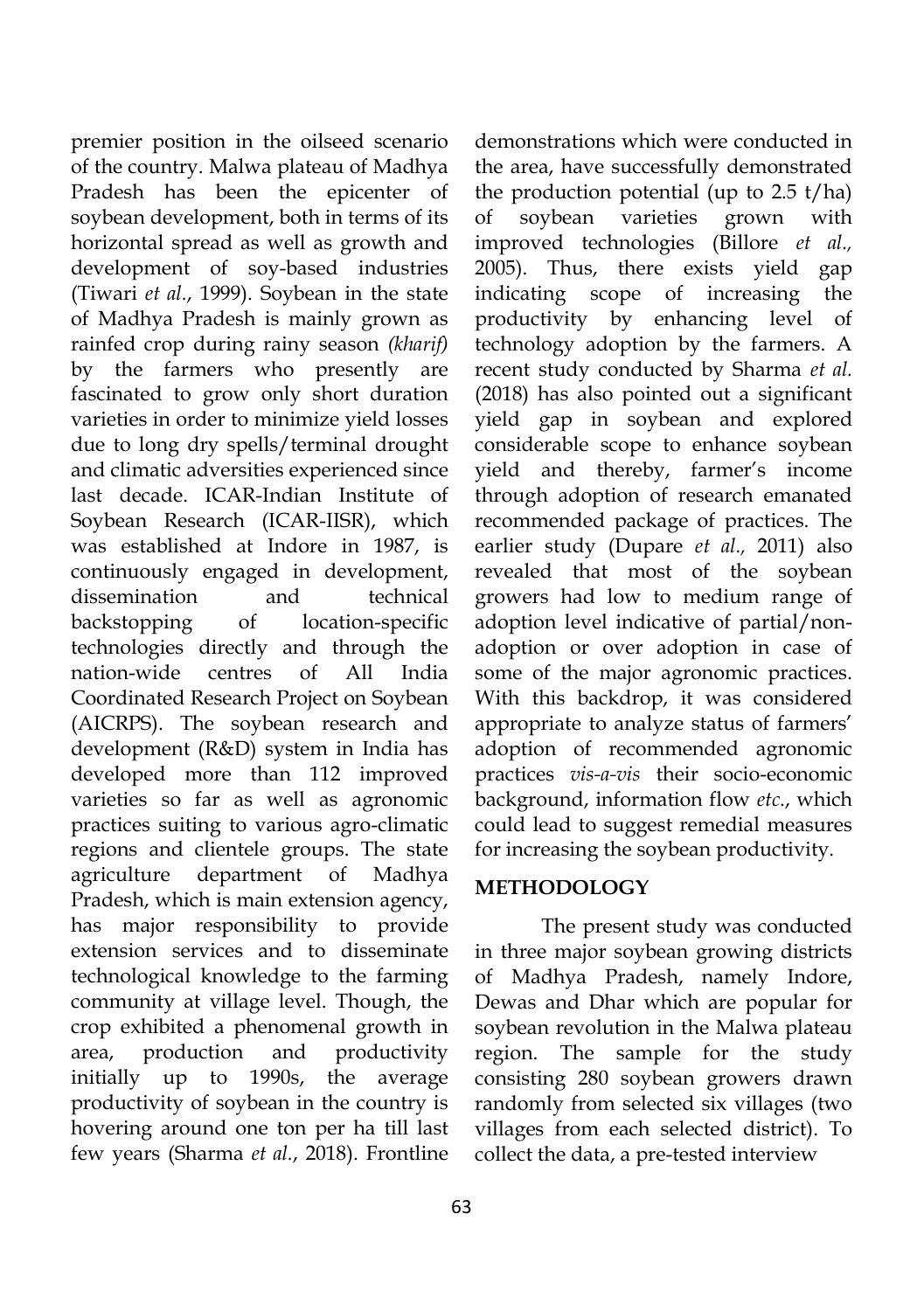schedule containing basic information about the farmers, sources of information and their utilization along with list of various recommended practices to know their adoption level was utilized. The information gathered through the semistructured interview schedule was numbered, coded and scored using standard procedures. The adoption behavior was calculated considering 25 recommended practices starting from land preparation to harvesting and threshing as recommended by soybean R&D system (Table 6). The responses of the respondents were scored as 2 for full adoption of a recommended practice. A score 1 was assigned to partial adoption whereas, non-adoption of a practice was scored zero. The extension participation index and technology adoption index of selected soybean farmers were worked out as below.

The extent of contact of a farmer with different extension agencies and their participation in various extension activities or programmes were considered for constructing Extension Participation Index (EPI).

# $EPI = \frac{Actual \cdot total \cdot score}{Maximum \cdot obtained \cdot b \cdot score} \times 100$

The extent of the adoption of the recommended crop production technology was ascertained by Technology Adoption Index (TAI<sub>i</sub>) constructed using the scores of 2, 1 and 0 for full, partial adoption and no adoption, respectively, of different package of practices (Table 6) and assigning equal weights to each practice (Dupare, 1995; Sharma *et al*, 2018).

 $TAI_i = (S_{oi}/S_{max}) \times 100$ 

Where,  $TAI_i$  is the index of adoption of technology by  $i$ <sup>th</sup> farmer,  $S_{oi}$  is the total technology adoption score obtained by ith farmer, and  $S_{\text{max}}$  is the maximum obtainable technology adoption score by the i<sup>th</sup> farmer.

Respondents were grouped into three categories (high, medium and low) on the basis of mean ± standard deviation of the index. The data obtained were analyzed using standard statistical tools like, mean, standard deviation, percentage and correlation coefficients.

# **RESULTS AND DISCUSSION**

# *A. Background profile of soybean growers*

Majority of the respondents (67.14%) belonged to middle age group (32-58 years) with an average age of about 45 years. Regarding their annual income from all the sources, most of the respondents (40.7%) had average annual income ranging from INR 1.44 to 2.68 lacs (one lacs = INR 100 thousand) followed by 35.7 per cent farmers having annual income of less than INR 1.43 lacs, while the income level of remaining 23.6 per cent of the respondents was more than INR 2.69 lacs. As far as their land holding category is concerned, most of the respondents (37.1%) belonged to semimedium category, *i.e.* those having land between 2.1 to 4 hectares followed by25 per cent of the small and marginal farmers with holdings of 1 to 2 ha. Another 20.0 per cent farmers with land holding up of 4.1-10 hectares belonged to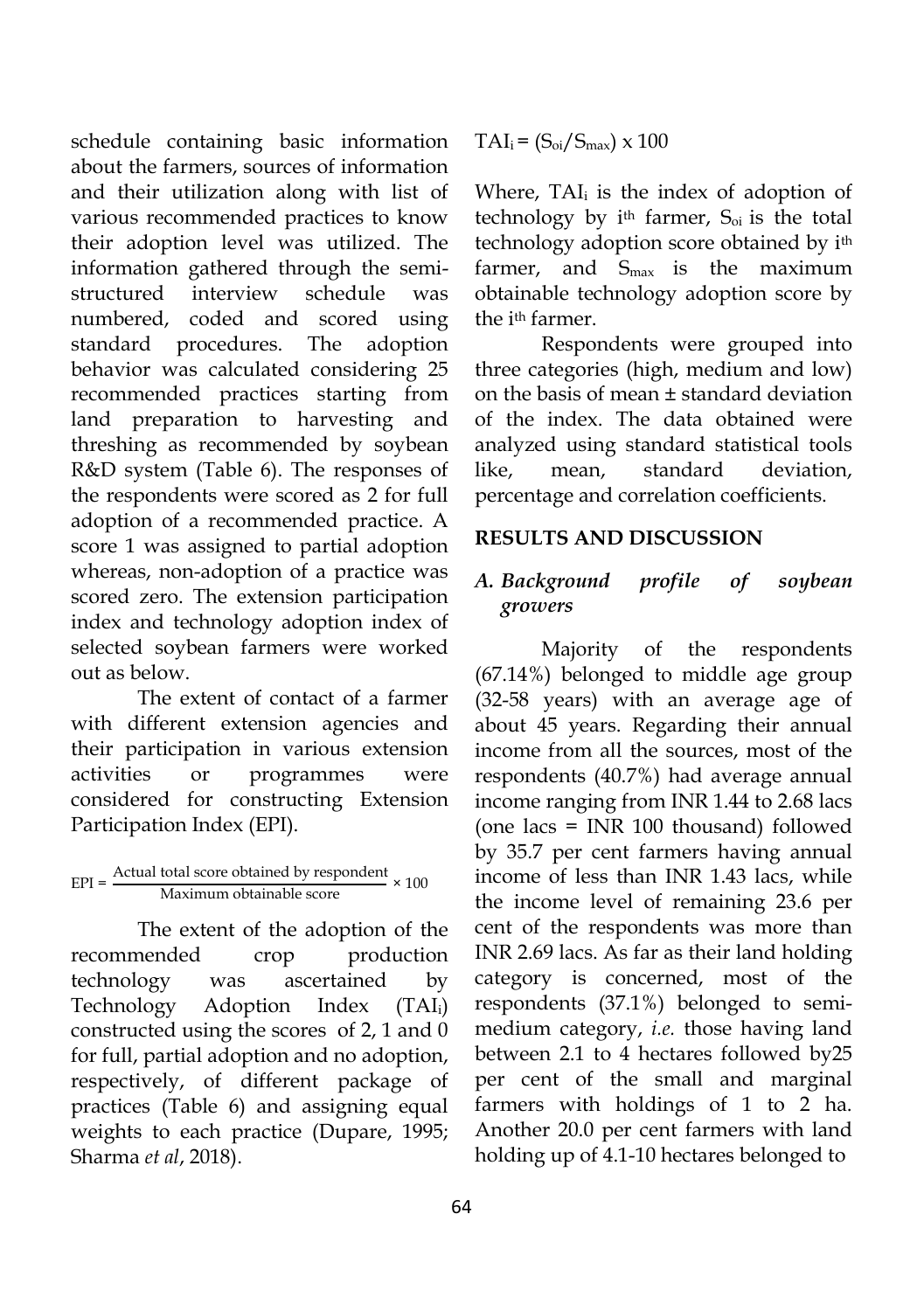medium category whereas remaining a group of farmers (17.8%) constituted large category. Majority of them (62%) had medium to small and marginal land holdings ranged between 1 and 4 ha (Table 1).

It was observed that the farmers had sufficient educational background with only 7.8 per cent of them being illiterate or functionally literate, who can only read and write. Out of 280 respondents, most of them (42.8%)

studied up to middle school level followed by 32.1per cent who acquired education up to high school and remaining 17.8 per cent were with education level up to college/graduate level. Majority of the respondents (90%) were found to manage their livelihood separately from their parents as nuclear family and only 10 per cent of them were maintained their livelihood affairs jointly with their parents and siblings (Table 1).

|  |  | Table 1. Background profile of soybean growers |
|--|--|------------------------------------------------|
|--|--|------------------------------------------------|

| Characteristic                          | No of respondents<br>$(N=280)$ | Percent |
|-----------------------------------------|--------------------------------|---------|
| Age (Mean-45.21, SD-14.18)              |                                |         |
| High (above 59 yrs)                     | 38                             | 13.6    |
| Medium (32-58 yrs)                      | 188                            | 67.1    |
| Low (below 31 yrs)                      | 54                             | 19.3    |
| Education                               |                                |         |
| Illiterate/functionally literate        | 22                             | 7.86    |
| Up to middle school level               | 120                            | 42.86   |
| Up to high school level                 | 90                             | 32.14   |
| College/graduate                        | 48                             | 17.14   |
| Farming category                        |                                |         |
| Marginal and small (<2ha)               | 70                             | 25.0    |
| Semi-medium (2.1-4.0 ha)                | 104                            | 37.14   |
| Medium (4.1-10.0 ha)                    | 56                             | 20.00   |
| Large (above 10.1 ha)                   | 50                             | 17.86   |
| Annual incomeMean-2.06, SD-0.63         |                                |         |
| High (above INR 2.69 lac)*              | 66                             | 23.6    |
| Medium (INR 1.44-2.68 lac)              | 114                            | 40.7    |
| Low (below INR 1.43 lac)<br>100<br>35.7 |                                |         |
| Average family size                     | 3.87                           |         |
| <b>Family type</b>                      |                                |         |
| Nuclear                                 | 252                            | 90.0    |
| Joint                                   | 28                             | 10.0    |

*\*One lacs = INR 100 thousand*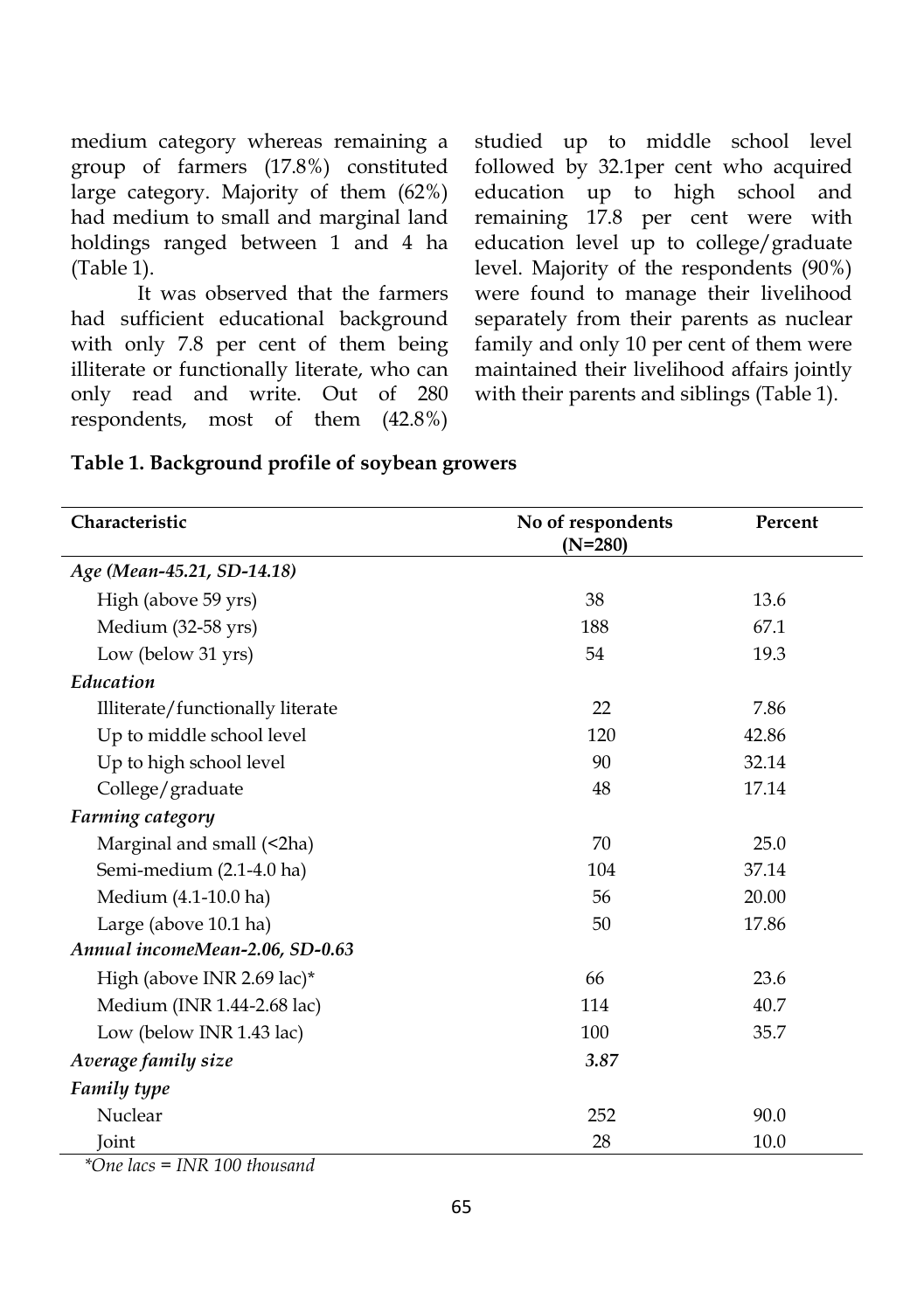#### *B. Socio-economic status of soybean growers*

Socio-economic status refers to position of an individual with reference to prevailing average standard or cultural position, effective income, material possession and participation in group activities of the community. An effort made to know the socio-economic profile of soybean growers revealed that majority of soybean growers (54.28%) belonged to medium socio-economic

category, followed by 28.57 per cent had low socio-economic status and only 17.14 per cent had high socio-economic status (Table 2). Soybean crop had contributed significantly to the socio-economic transformation of small and marginal farmers. The earlier studies on soybean also documented improvement in the socio-economic condition of farmer's post-soybean introduction in the region (Dupare *et al.,* 2009; Badal *et al.,* 2000; Gadge, 2003; Sharma *et al.,* 2016).

| SES score (Mean-20.17, SD-3.81) | No. of respondents<br>$(N=280)$ | Percent |
|---------------------------------|---------------------------------|---------|
| High (above 23)                 | 48                              | 17.14   |
| Medium (17-22)                  | 152                             | 54.28   |
| Low (Below 16)                  | 80                              | 28.57   |

#### **Table 2. Socio-economic status levels of respondents**

#### *C. Extension Contact and Extension participation*

The extension contact is the degree to which contacts were made by an individual farmer with extension personnel for seeking advice and information related to farming. The frequency of contacts made with different types of extension agencies was used for calculating the extension contact. To study the information seeking behavior of soybean growers, two major activities followed by the farmers, namely contacts with extension agencies and their participation in extension activities conducted in their area, were considered. It can be noted that the Rural Agricultural Extension Officer (RAEO) is the most important link between the farming community and the department

of agriculture of Madhya Pradesh (Table 3). About 51.42 per cent of the farmers kept contact with RAEO on regular basis whereas 30.72 per cent of the respondents consulted the RAEO as per the need. However, surprisingly rests of the farmers (17.85%) had no contact with the RAEO. Moreover, only few farmers had their contact with higher officials of department of agriculture and the KVK/ICAR scientists located in their area.

Extension participation denotes herein that the participation of soybean growers in various extension activities conducted in the study area and was worked out on the basis of regularity. A very dismal picture of the farmers' participation in extension activities emerged out. It was observed (Table 3) that majority of the farmers (78.58%) had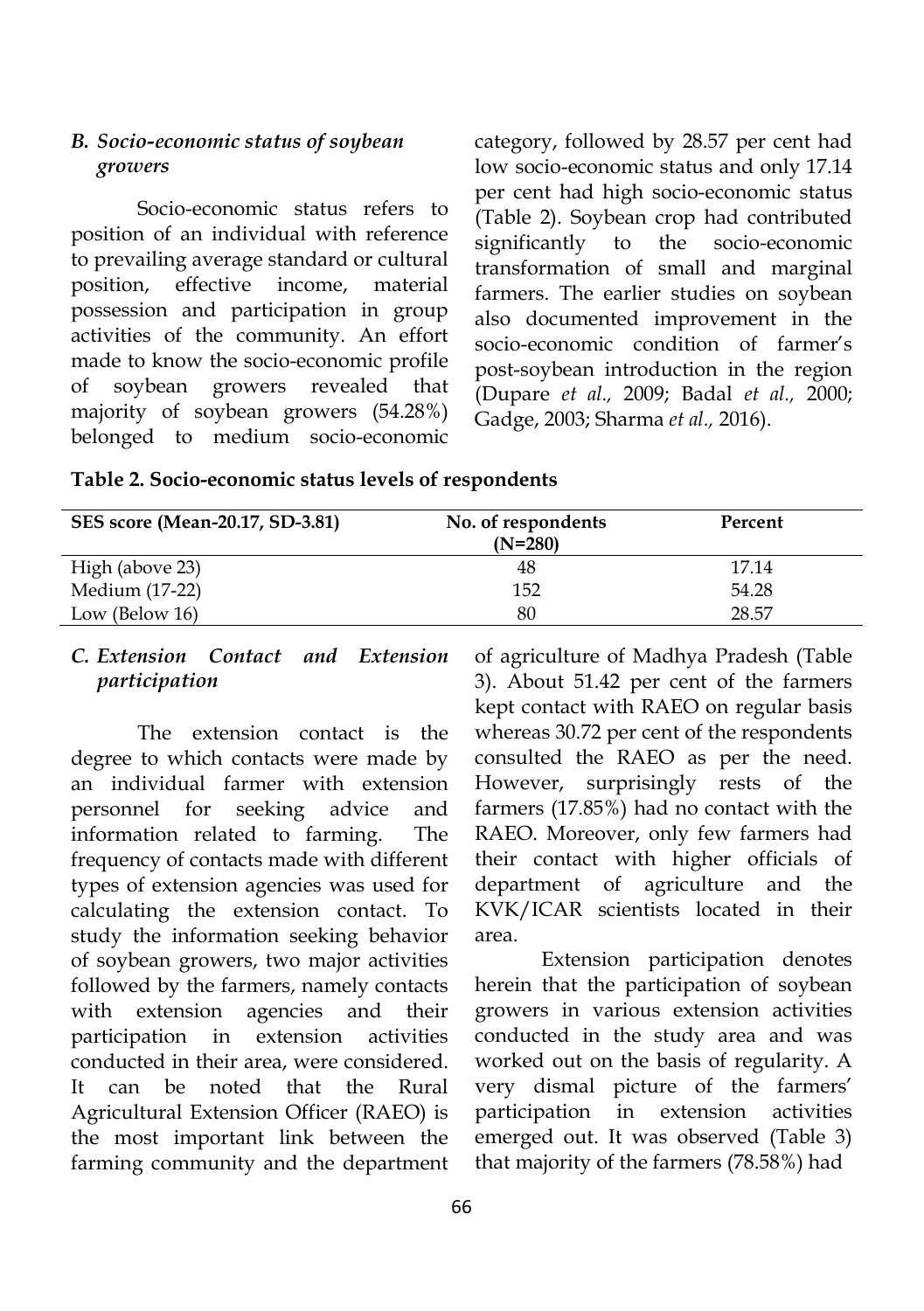| <b>Extension professionals / Program</b>    | Frequently/<br><b>Always</b> | Sometime   | <b>Never</b> |
|---------------------------------------------|------------------------------|------------|--------------|
| <b>Extension contact</b>                    |                              |            |              |
| 1. RAEO/Gram Sewak                          | $144(51.42)^*$               | 86 (30.72) | 50(17.86)    |
| 2. Officers of department of<br>agriculture | 6(2.14)                      | 34(12.14)  | 240(85.72)   |
| 3. Scientists of KVK/ICAR<br>Institute      | 2(0.71)                      | 16(5.71)   | 262(93.58)   |
| <b>Extension participation</b>              |                              |            |              |
| 4. Farmers' Training Program                | 36 (12.85)                   | 24 (8.57)  | 220 (78.58)  |
| 5. Krishi Mela                              | 68 (24.28)                   | 28(10.00)  | 184 (65.72)  |
| 6. Group Meetings                           | 20(7.14)                     | 4(1.43)    | 256 (91.43)  |
| 7. Field Day/ Demo visit                    | 6(2.14)                      | 22 (7.86)  | 252 (90.00)  |

#### **Table 3. Extension contact and participation**

*\*Figures in parentheses shows percentage*

never attended any agricultural training programmes, 65.72 per cent did not attend any farm exhibition, 91.43 per cent did not attend any meeting/programme organized by agricultural department, 90 per cent did not attend any field days and almost all of them did not see any cropspecific demonstration programmes organized for them. But, few progressive farmers mostly participated in such programmes (training, *krishi mela*, field days, demonstrations, meetings, *etc*) and got benefited in terms of knowledge or technical know-how related to new technologies and practices, which could be used in their current farming practices.

#### *D. Extension Participation*

The sum total of scores received by the respondents for their extension contact as well as extension participation was considered to work out the extension participation index (Table 4). Majority of the respondents (70%) had medium extension participation followed by 19

per cent had high extension participation and only 11 per cent had low extension participation. This situation warrants improvement through modern IT tools as well as through extension outreach so as to make the farmers aware of new agricultural technologies and practices in order to motivate them to adopt those in the field and increase the yield potential.

#### *E. Magnitude of adoption of recommended soybean production technology*

The data (Table 5) related to adoption levels of respondents related to recommended soybean production technology revealed that majority of soybean growers (65%) had medium level of adoption of the recommended practices. Only 7.9 per cent of the respondents adopted the technologies at high level, whereas, only 27.1 per cent farmers had low level adoption, which is a major concern for the development.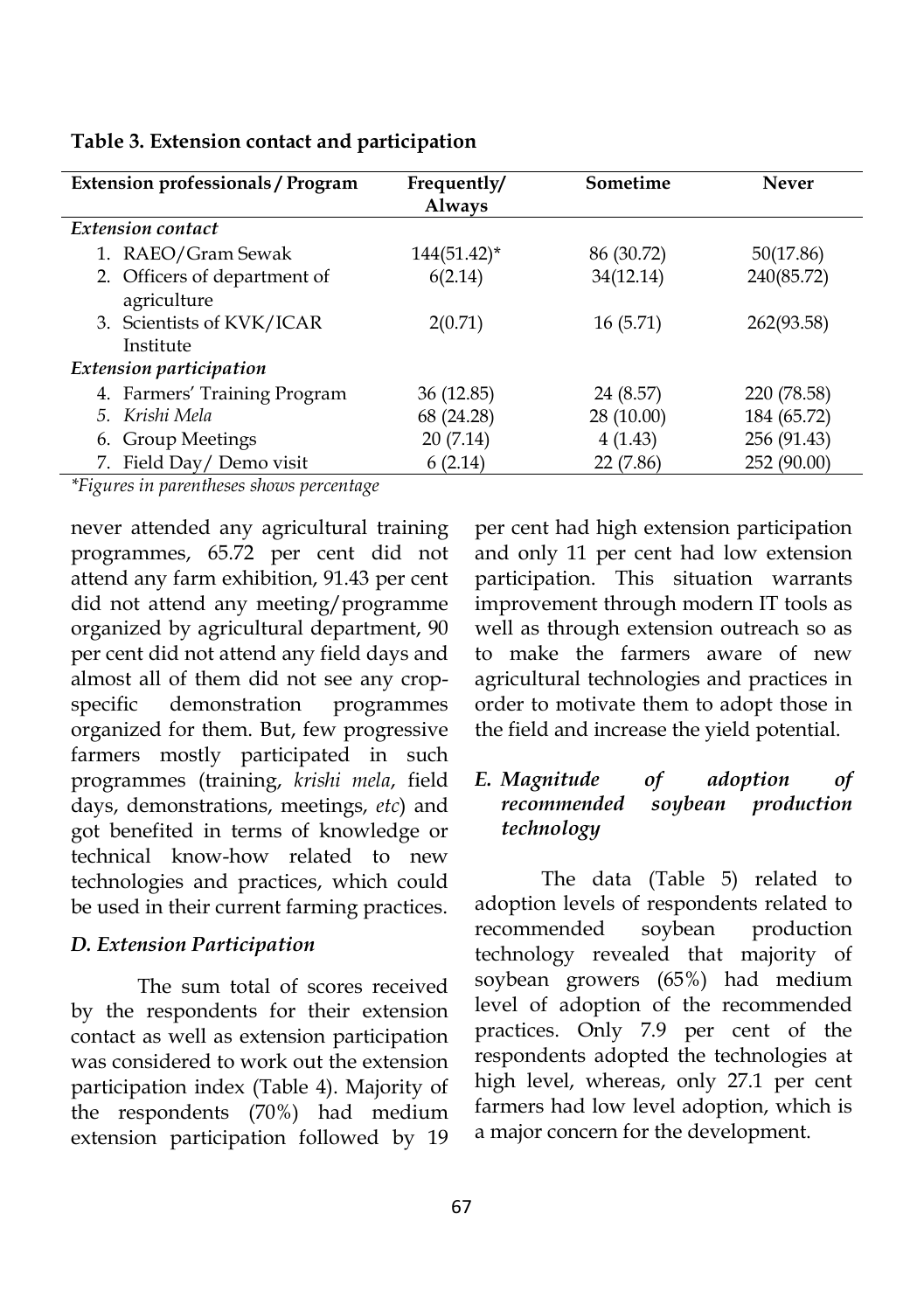| Level of participation Index | No. of respondents | Percent | Average index |
|------------------------------|--------------------|---------|---------------|
|                              | $(N=280)$          |         | value         |
| High                         | 54                 | 19.29   | 0.576         |
| Medium                       | 196                | 70.00   | 0.283         |
| Low                          | 30                 | 10.71   | 0 1 1 2       |

**Table 4. Extension Index score of the soybean growers**

| Table 5. Distribution of respondents according to their technology adoption index |  |  |  |
|-----------------------------------------------------------------------------------|--|--|--|
|                                                                                   |  |  |  |

| <b>Adoption level</b> | No. of respondents | Percent | <b>Average Index</b> |
|-----------------------|--------------------|---------|----------------------|
|                       |                    |         | value                |
| High $(>78\%)$        | 22                 | 7.85    | 0.839                |
| Medium (35-77%)       | 182                | 65.0    | 0.644                |
| Low $(< 34\%)$        | 76                 | 27.15   | 0.285                |

#### *F. Practice-wise adoption of recommended agronomic practices*

Since, the categories of adoption as mentioned above do not provide actual picture of the practices being fully or partially adopted or not adopted by the farmers. Therefore, an effort was made to study all the 25 recommended agronomic practices-wise adoption (Table 6) for drawing the meaningful conclusions and suggestions for farmers and extension professionals for updating the technical know-how of the farmers.

Sharma *et al.* (2006) reported that there was 36 per cent gap in adoption of improved soybean production technology in Madhya Pradesh leading yield realization up to 48 per cent compared to that with full package. Thus, adoption of full package of practices for soybean resulted in 48 per cent higher yield over farmers practices. Yield loss due to weed infestation was estimated to the extent of 77 per cent (Tiwari and Kurchania, 1990), while the adoption of weed management practices by farmers was only 26 per cent (Dupare *et al*., 2011).

Merely, 16 per cent farmers adopted intercropping soybean. Sulphur is important nutrients to be included in nutritional schedule for optimizing soybean productivity, and about threefourth of the farmers did not use this nutrient. Since, most of the farmers were following mono-crop system (soybeanwheat/gram) over time and even did not adopt intercropping and integrated approach for nutrient management, the soil fertility level had declined significantly and crop also became more prone to diseases and pest infestation (Dupare *et al.*, 2010). For long-term sustainability and enhancement in yield levels, varietal/crop diversification is to be promoted. Three cycles of soybeanwheat cropping systems over nine years had revealed that inclusion of maize in each cycle in place of soybean led to higher profitability (*Vyas et al.,* 2013). Also, there was partial adoption of integrated approach for insect-pest management and many farmers did not use even recommended pesticides at appropriate time and doses.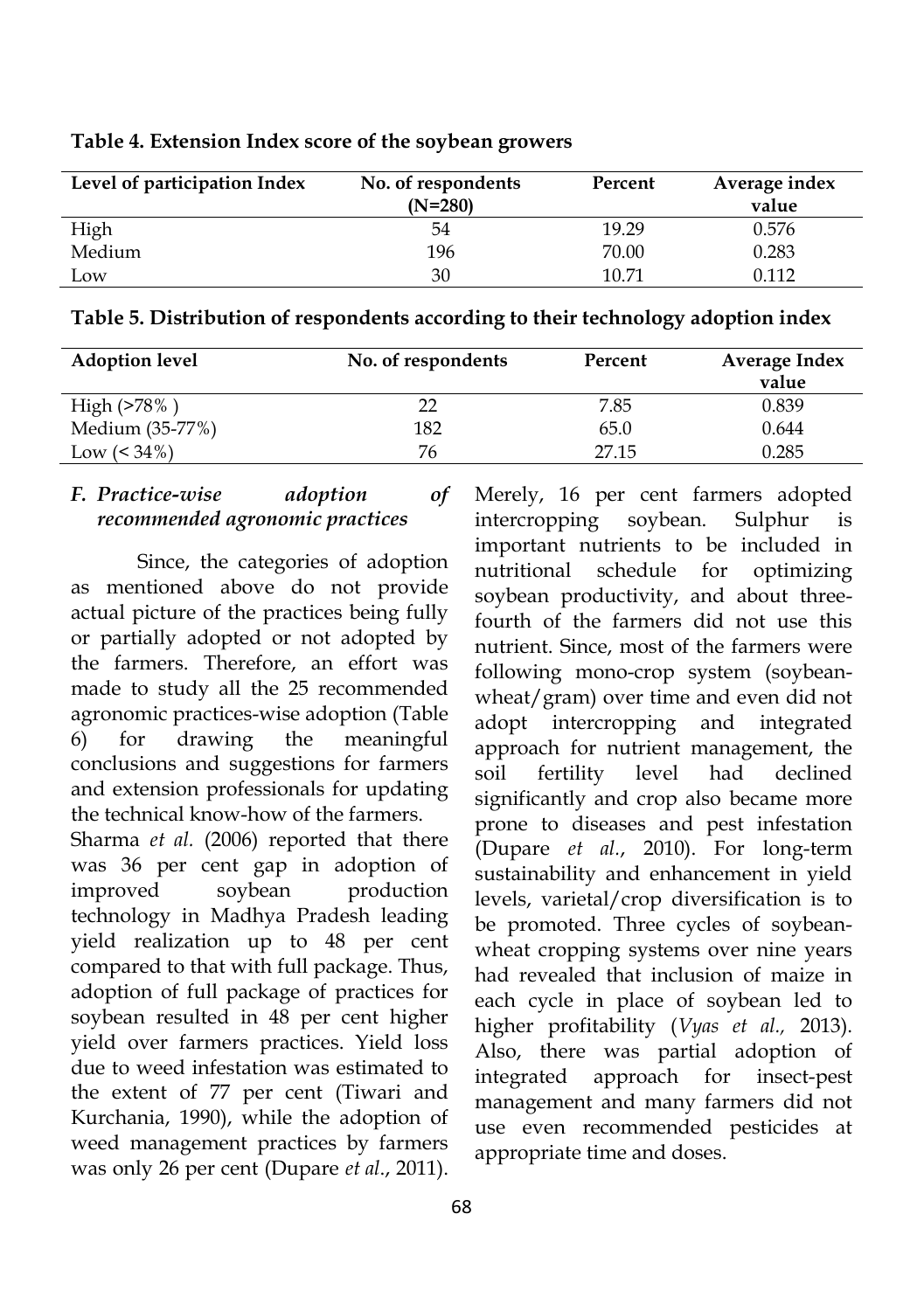| Package of practices                                | Non-        | Adoption    |
|-----------------------------------------------------|-------------|-------------|
|                                                     | adoption    |             |
| Tillage and land preparation                        |             |             |
| 1. Deep summer ploughing                            | 44 (15.72)* | 236 (84.28) |
| 2. Criss-cross harrowings                           | 30 (10.72)  | 250 (89.28) |
| 3. Planking                                         | 30 (10.72)  | 250 (89.28) |
| Variety, germination and treatment                  |             |             |
| 4. Improved variety                                 | 8(2.85)     | 272 (97.14) |
| 5. Germination test                                 | 122 (43.58) | 158 (56.42) |
| 6. Seed treatment                                   | 120 (42.86) | 160 (57.14) |
| 7. Seed inoculation                                 | 122 (43.58) | 158 (56.42) |
| Sowing and plant geometry                           |             |             |
| 8. Seed rate                                        | 244 (87.14) | 36 (12.85)  |
| 9. Plant population                                 | 160 (57.14) | 120 (42.86) |
| 10. Row to row spacing (cm)                         |             |             |
| 35                                                  | 76 (27.14)  |             |
| 35-40                                               | 84 (30.00)  |             |
| 45                                                  |             | 120 (42.85) |
| 11. Plant to Plant spacing                          |             |             |
| $1-3$ cm                                            | 218(77.86)  |             |
| 3-5 cm                                              |             | 62(22.14)   |
| 12. Intercropping                                   | 248 (88.58) | 32 (11.42)  |
| Weed control                                        |             |             |
| 13. Chemical control (herbicides)                   | 12 (4.28)   | 268 (95.72) |
| 14. Hoeing for weed mgt                             | 32 (11.42)  | 248 (88.58) |
| 15. Manual weeding                                  | 190 (67.86) | 90 (32.14)  |
| <b>Plant Nutrition</b>                              |             |             |
| 16. Application of FYM                              | 106 (37.86) | 174 (62.14) |
| 17. Optimum NPKS                                    | 118 (42.14) | 162 (57.86) |
| 18. Application of sulphur                          | 234 (83.57) | 46 (16.42)  |
| Plant protection                                    |             |             |
| 19. Management of green semilooper                  | 116 (41.42) | 164 (58.58) |
| 20. Management of Heliothis and tobacco caterpillar | 44 (15.72)  | 236 (84.28) |
| 21. Management of girdle Beetle                     | 100 (35.72) | 180 (64.28) |
| 22. Disease management                              | 252 (90.00) | 28(10.00)   |
| 23. Use of bio-pesticide                            | 252 (90.00) | 28 (10.00)  |
| Harvesting and threshing                            |             |             |
| 24. Harvesting time                                 |             | 280(100.00) |
| 25. Threshing                                       | 238 (85.00) | 42 (15.00)  |

**Table 6. Practice-wise adoption of recommended soybean production technology (N=280)**

*\*Figures in parentheses shows percentage to each practice*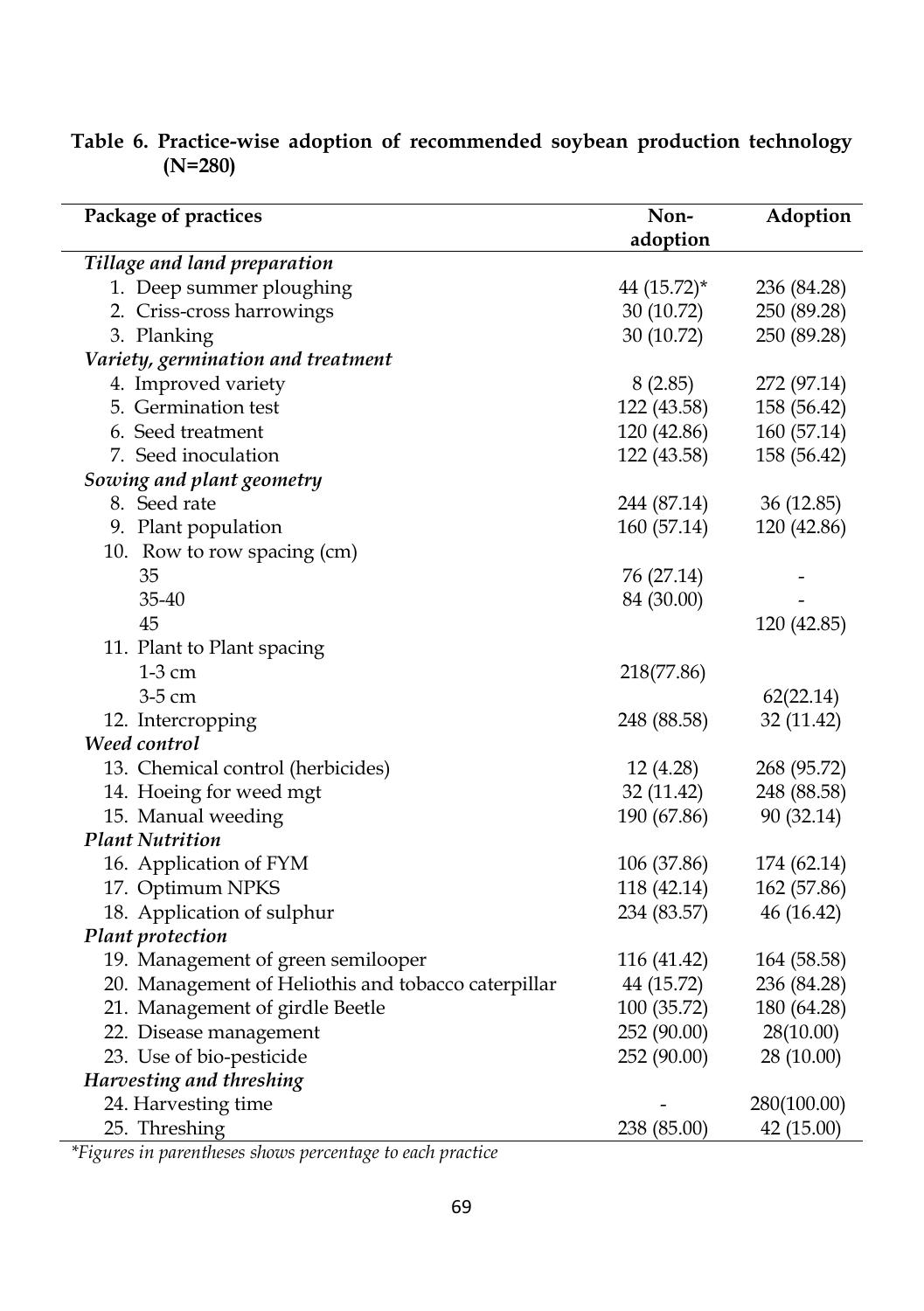The low level of adoption of improved production technology was mainly due to various socio-economic constraints faced by the farmers, such as non-availability of quality inputs, high cost of inputs, lack of access to capital, lack of knowledge, poor extension support and poor marketing facilities (Sharma, *et al.,* 2006; Dupare, *et al.* 2011; Kumar *et al.,* 2012; Singh *et al.,* 2013). Singh and Singh (2013) reported that lack of knowledge about improved soybean production technology was high particularly regarding seed treatment (62% knowledge gap), weed control (35.6%) and plant protection measures (30%).

## *Tillage and land preparation*

It is very heartening to note that out of 25 agronomic practices recommended by the soybean R&D system; majority of the respondents (84.28%) adopted the practice of deep summer ploughing once in 3-4 years. Further, even more numbers of the respondents (89.28%) adopted the practice of two criss-cross harrowing for seed bed preparation. Similarly, the same numbers of farmers adopted the practice of planking to make the field ready for sowing after the arrival of monsoon.

## *Variety, germination and treatment*

It was good to learn that majority of the farmers (97.14%) used relatively new improved soybean varieties, which includes, JS 95-60, JS 93-05 and JS 20-34. The farmers preferred these short duration varieties (85-95 days) in order to avoid the risk of yield loss due to early withdrawal of monsoon and long dry

spells during cropping season being experienced during last few years. However, only 56.42 per cent of the soybean growers carried out germination test for their available seed before sowing in order to ensure the ideal plant population. Remaining farmers (about 43%) did not adopt the practice. Germination test ensures the quality of seed and helps to optimize seed rate to achieve recommended plant population for harnessing better yield level. Interestingly, it was found that about 57 per cent farmers only followed seed treatment practice with recommended fungicide as well inoculation with *Bradyrhizobium japonicum* and PSB (phosphate solubilizing bacteria) culture before sowing. The farmers (43%) did not adopt these practices. Similarly, seed treatment with fungicide is recommended in order to avoid the yield losses due to diseases, which otherwise are very difficult to manage at later stage and likely to increase the cost of cultivation. Also, seed inoculation with cultures like *Bradyrhizobium japonicum*  helps for biological fixation of atmospheric nitrogen, whereas with phosphate solubilizing bacteria which helps in solubilization of fixed soil phosphorus facilitating its availability to crop. Therefore, the soybean R&D system recommended these practices for ensuring the efficient utilization freely available atmospheric nitrogen and soil available soil nutrients and for avoiding the yield losses due to diseases. Nonadoption of these practices is a matter of concern and requires concerted efforts to motivate farmers to take up the practices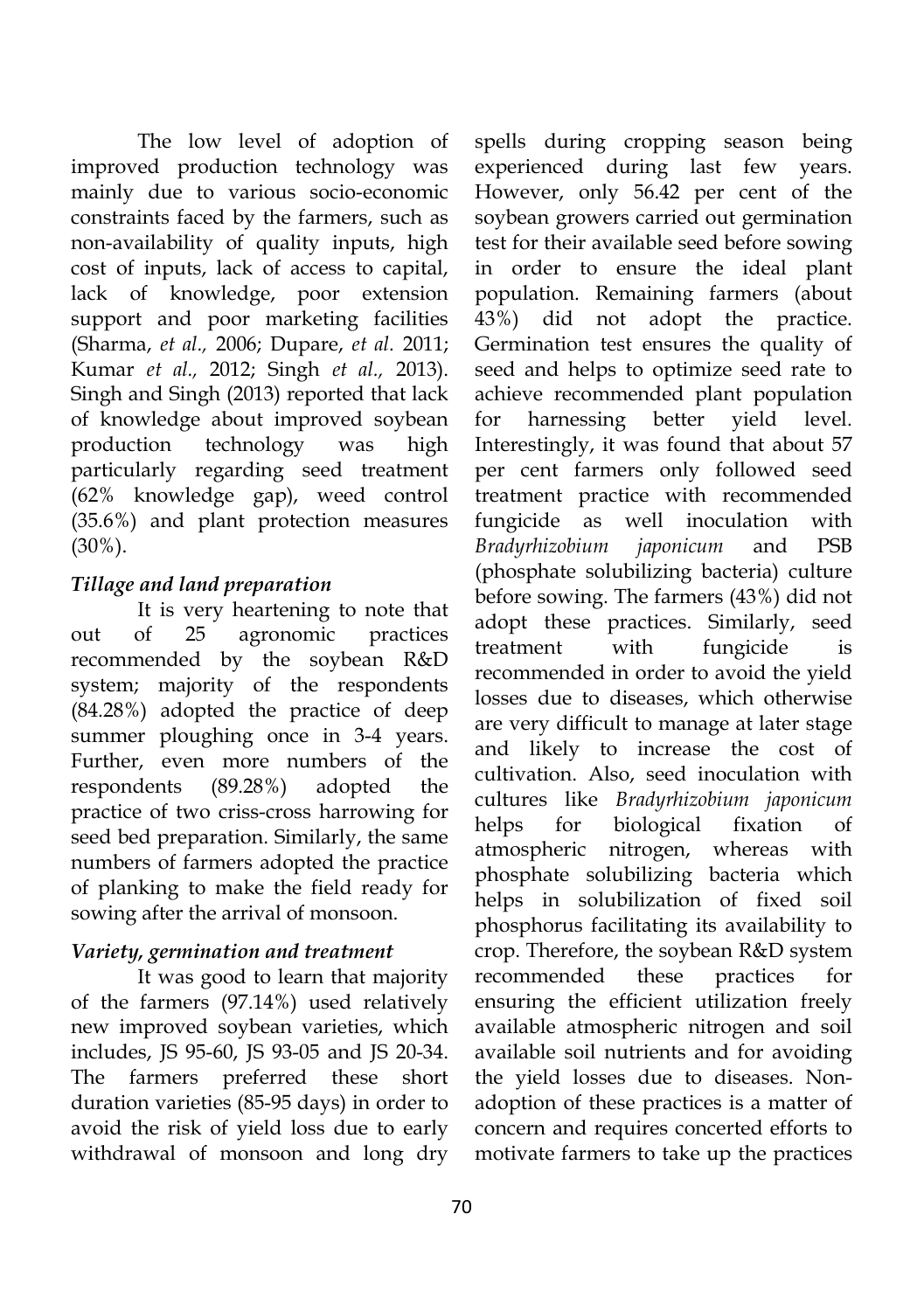to raise and sustain the productivity.

#### *Sowing and plant geometry*

**Seed rate:** It is very disappointing to know that only 12.85 per cent of the farmers adopted the recommended seed rate for sowing of the crop. Instead, majority of the soybean growers (87.14%) used very high seed rate. The R&D system have recommended the seed rate of 60-85 kg per ha based-on seed size and minimum germination of 70 per cent, which is optimum to ensure optimum plant population thereby realized yield. Some of them used very high seed rate as 125-130 kg per ha with narrow plant spacing than recommended. After further enquiry, it was learnt that they used higher seed rate to manage the weed population. However, this practice of crowding the plants not only expose the crop for competition for natural resources, but also results in higher incidence of pest and diseases, lowering the yield and net income.

**Plant population**: It was observed that only 42.86 per cent of the respondents maintained the recommended plant population (4.5 to 6.0 lacs/ha) depending on the varietal architecture. It is again a matter of a great concern that majority of them (57.14%) did not bother to follow this practice to ensure recommended plant population. As majority of the farmers used their farm saved seed for sowing without carrying out its germination test obviously, there was doubt about its germinability. Moreover, they were using higher seed rate *Weed management* 

resulting in higher plant population which resulted in to poor yield.

**Spacing**: It is very disheartening to know that farmers, even after successful cultivation of soybean crop during last 4- 5 decades, were not following the recommended practice of row to row/plant to plant spacing. In this regard, only 42.85 per cent farmers followed the recommended row spacing of 45 cm. Remaining farmers (30%) followed either sowing the crop at 35-40 cm or even less than 35 cm (27.14%). Farmers generally believed that dense planting of soybean suppresses the weed population. Similarly, majority of the farmers (77.86%) were not able to maintain plant to plant spacing of 3-5 cm. Only 22.14 per cent were maintained this practice. The non-adoption of spacing could be one of the reasons for not being able to achieve the potential yield of newly introduced high yielding varieties. This sometimes leads to the problem of non-podding in soybean, which was experienced in the region during last decade.

**Intercropping**: Though, intercropping of soybean with suitable companion crop is monetarily profitable and remunerative, it was adopted by only 11.42 per cent of the farmers. Majority of the farmers had not adopted the intercropping with maize/sorghum/pigeon pea mainly for the reason that they did not have suitable intercrop seed drill and possible delay insowing of subsequent *rabi* crops (potato, onion and garlic).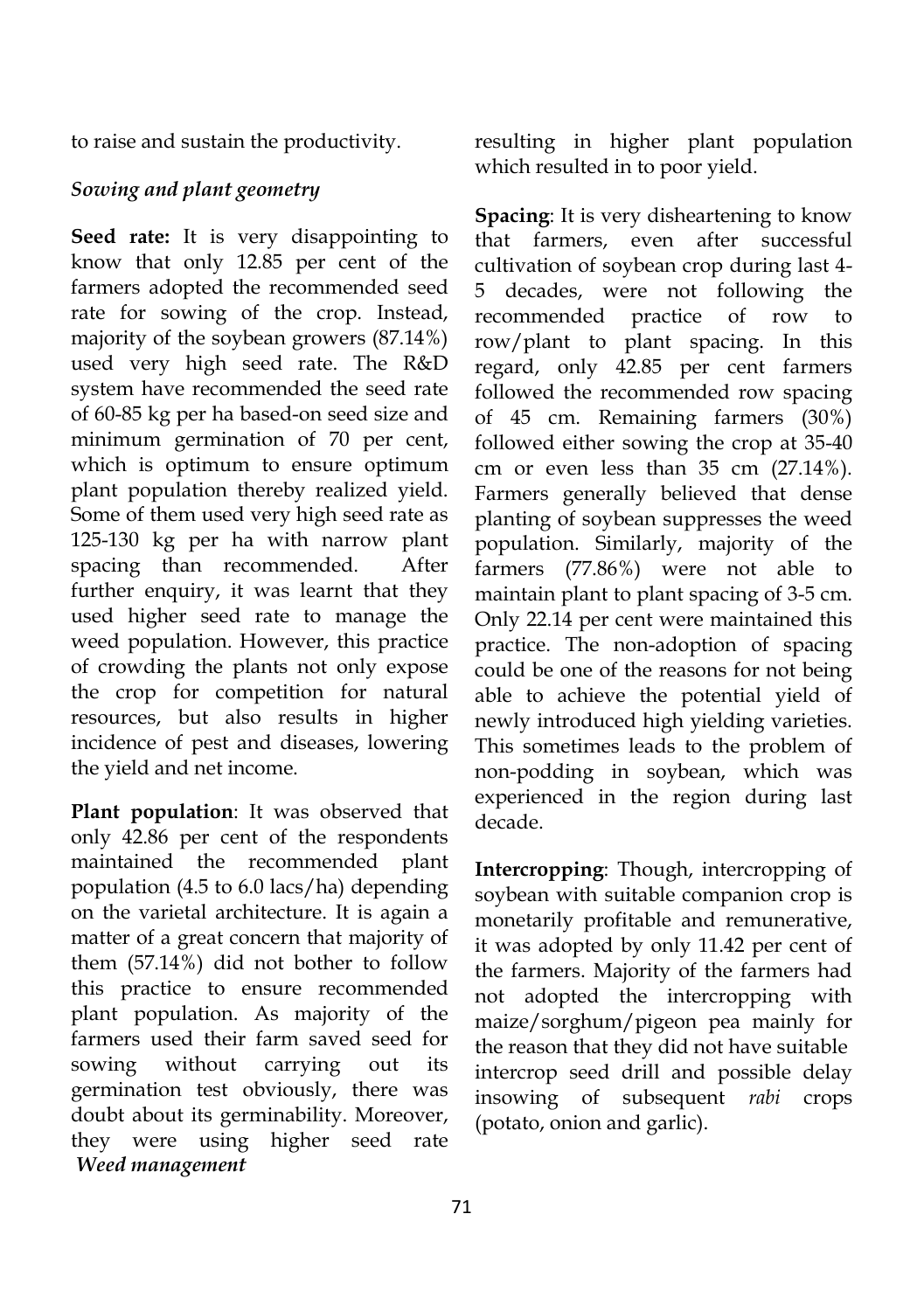For weed management, a serious concern for major *kharif* season crop like, soybean, the R&D system has recommended variety of approaches namely, manual, cultural and chemical methods for containing weeds during initial critical 45 days after sowing. This included manual weeding, intercultural operations like, hoeing (*dora/kulpa*) and three groups of recommended herbicides, both for minimizing the infestation of monocot/dicot weeds. However, it was observed that the farmers now-a-days had, by and large, dispensed with the use of pre-plant incorporation (PPI) herbicides, except a few started using diclosulum (PE-pre-emergence). In the study area, majority of the farmers (95.72%) used post-emergence herbicide (PoE) like, Imazethapyr, which they sprayed at 15-20 days after sowing. In addition to use of PoE herbicide, the farmers (88.58%) were found resorting to the intercultural operation of *dora/kulpa* as per its suitability during dry spell. The practice of manual weeding was practiced by a few farmers (32.14%), especially, those had small land holdings.

# *Plant nutrition*

Being a leguminous crop, soybean is also contributing to enrich the soil by way of biologically fixing the atmospheric nitrogen added with residue recycling, which is available for soybean and subsequent crop in rotation. Field trials on soybean-wheat cropping systems brought out the contribution of 35-40 kg nitrogen per ha of soybean crop to next wheat crop in rotation (Saxena and Tilak, 1975). Therefore, the soybean R&D system has recommended resorting

utilizing integrated approach. This involves use of biofertilizers, application of Farm Yard Manure @ 10 t per ha or Poultry Manure @ 5 t per ha or through Vermi-Compost @ 2.5 ton per ha before sowing. Subsequently prior to sowing, incorporation of 20:60:20:20 kg NPKS per ha is considered sufficient enough to get adequate soybean yield. This agronomic recommendation of fertilization can further be tailored on the basis of soil test values or can be modified on the basis of targeted yield concept. But, it is equally necessary to incorporate all the basic nutrition in balanced quantity. The effort made to know the status of nutrient application and its adoption by the farmers brought out that majority of them (62.14%) applied organic manure through FYM, but, on rotational basis as the recommended quantity of FYM was either not available at their doorstep or too expensive. The unavailability of the FYM is major constraint now-a-days due to mechanization of most of the farm operations which forced the farmers to get rid of their draught animals. Remaining group of farmers (37.86%) had not applied the FYM as was not affordable due to heavy cost. Most of them viewed that the nutrition applied to the *rabi* crop, particularly potato/onion/garlic suffices the requirement of subsequent soybean crop grown during *kharif*. Further, only 57.86 per cent farmers had adopted the recommended dose of fertilizers partially either through DAP (lacks K and S) or complex fertilizer (12:32:16) (lacks S).

to nutrient management in soybean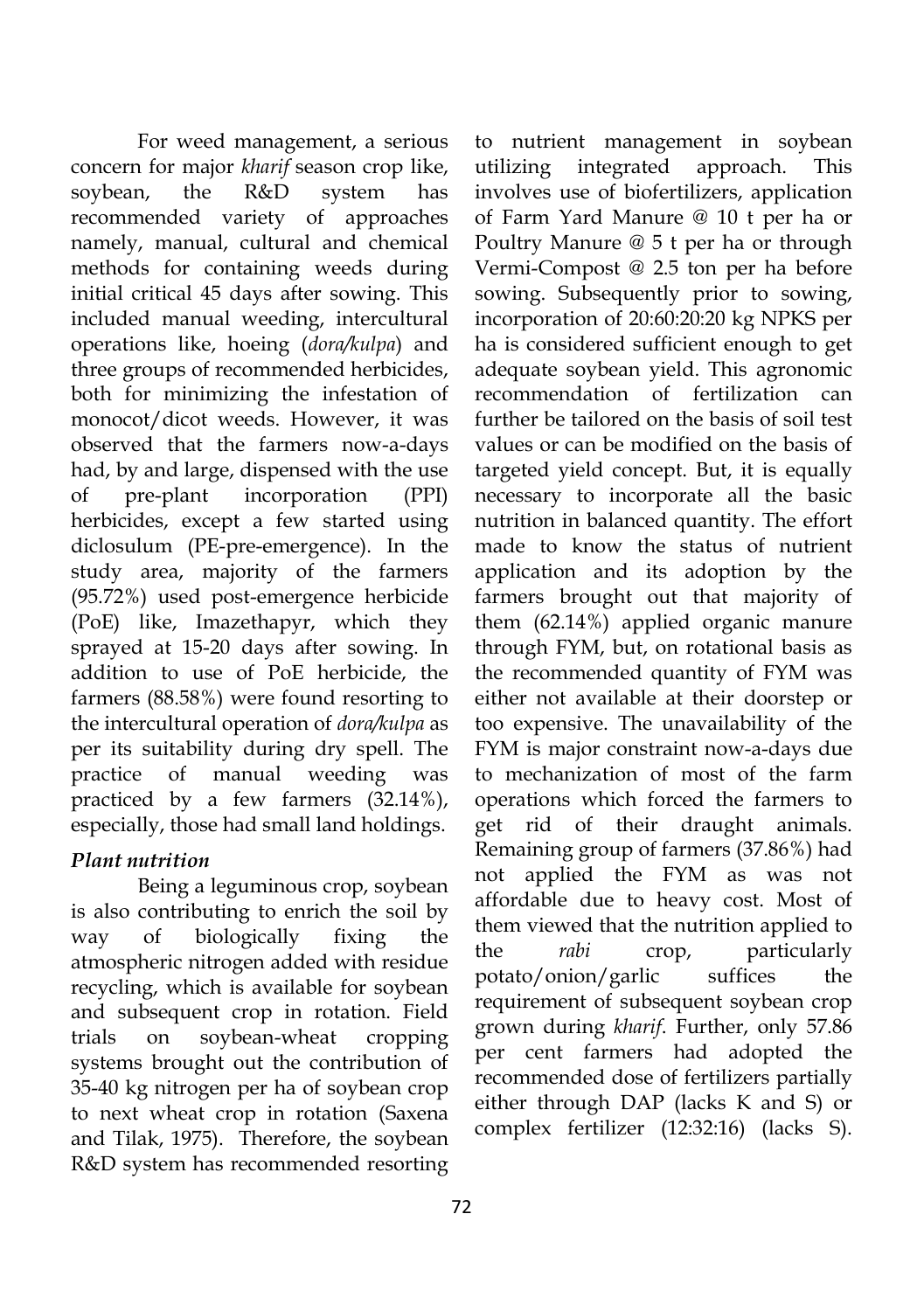Balanced incorporation of both the elements is necessary for the oilseeds for optimizing yield and quality of produce. Moreover, the soils of Malwa region are deficient in zinc and required to be included in fertilizer schedule. The study revealed that almost three-forth (76.42 %) respondents did not apply the carriers for these two essential elements. Noninclusion of potassium, sulphur and zinc in fertilizer schedule curtails the yield level and quality of grains in terms of seed lusture and reduced oil content. Potassium is associated with quality of produce (Dev, 1995) and also known to provide protection against moisture stress, insect-pests/disease and lodging .

## *Plant Protection*

Plant protection is the one of the most important aspects of crop management. Of late, soybean crop is being infested by four major insects, *viz*. green semi-looper, *Heliothis armigera*, tobacco caterpillar and girdle beetle. Consequent to their attack experienced during last two decades, the R&D system of soybean has recommended management measures which included cultural and mechanical measures and number of optional insecticides including bio-pesticides, which can be used, if needed. The query on prevailing plant protection with respondents revealed that they used to apply 2-3 sprays of recommended insecticides earlier, but now applying 3-4 sprays during crop season. It also came out that the spraying of insecticide was ritual irrespective of the incidence of pest. Majority of the farmers (58.58%) applied first spray after 3 weeks of sowing for protection from

green semi-looper. Even sizable number of the farmers (84.28 %) sometime applied 2 sprays of insecticide during 4- 5th week to control insects like, *Heliothis armigera* and tobacco caterpillar. Similarly, more than 64.28 per cent of the respondents adopted management practices to control girdle beetle.

Apart from the insects, viral disease like yellow mosaic virus (YMV) is also found affecting on soybean resulting in considerable yield loss, if not managed in time. But, only 10 per cent of the farmers were attentive to control it. Few of them, believed that the fungicidal seed treatment carried out during sowing would protect the crop from all sort of diseases. Therefore, there is need to educate the farmers about importance of seed treatment and also for control of white fly, a vector for spreading YMV. As far as application of bio-pesticides is concerned, the adoption was found to be merely 10 per cent. The bio-pesticides show their efficacy only if the insect is identified at its initial stage and also needs repetitive sprays on community basis, which has discouraged the farmers for their adoption. Only those farmers engaged in organic soybean production and associated with some corporate only adopted locally prepared bio-pesticides using plant-based sources in soybean crop.

## *Harvesting, threshing and storage*

The best time for harvesting of soybean crop is decided based-on change in pod color (ICAR-IISR, 2015); when 90- 95 per cent pods change color form green. In the study area, the practice of right stage of harvesting was adopted by all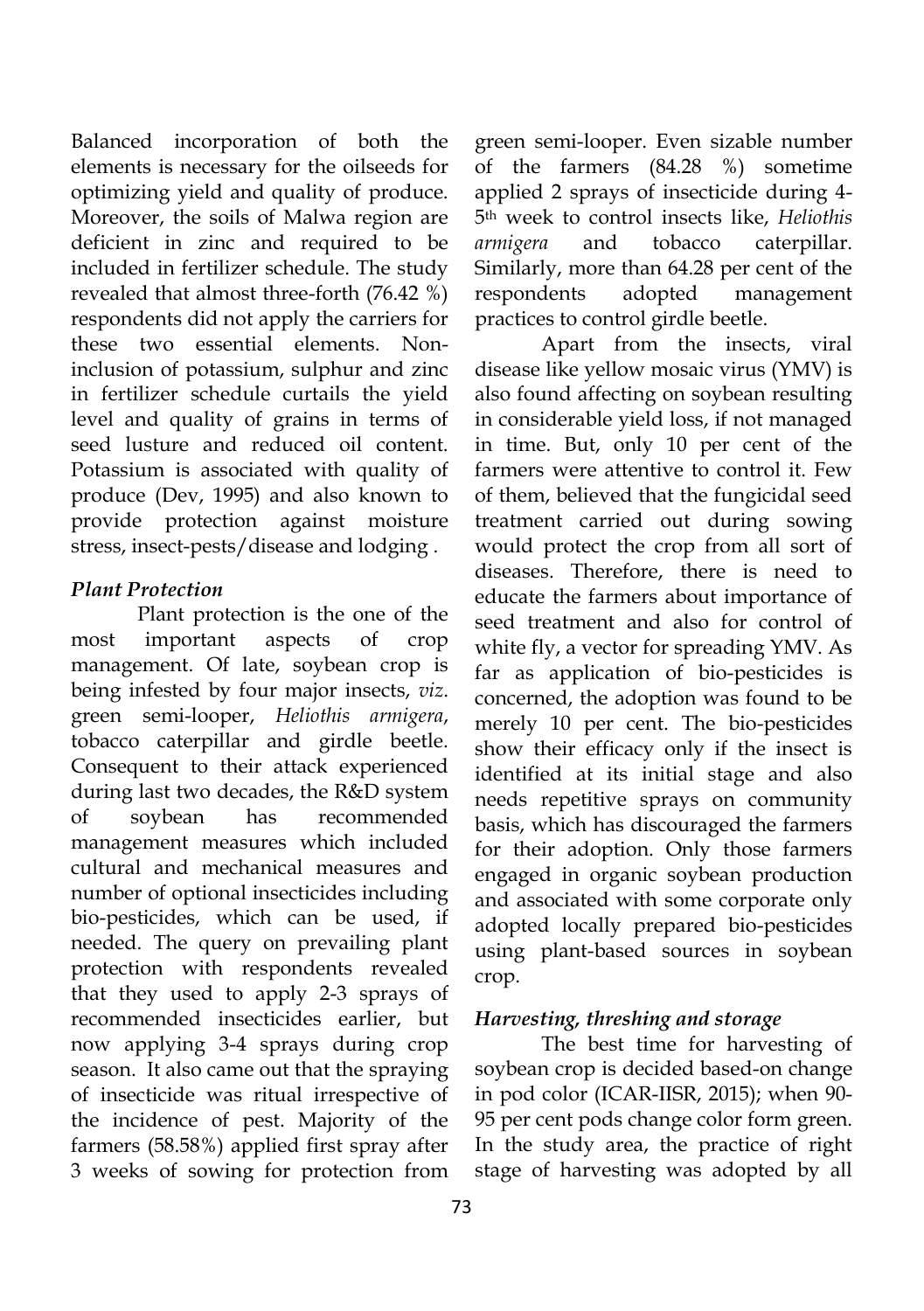the farmers. The harvesting of soybean earlier was mostly carried out manually using human labor using sickle. The harvested soybean is collected and kept in the field itself for 2-3 days for sun drying after which the same is shifted to a threshing floor in the form of heap. But now-a-days, large and commercial farmers started using combine harvesters, which are available on rent and this practice is becoming popular in the area.

The threshing is the most important operation for soybean particularly for keeping the viability of seed and maintaining the quality. Therefore, threshing of soybean is recommended using motorized thresher with 350-450 rpm. It is very disappointing to know that majority of the farmers (85%) had not adopted the threshing technique. Only 15 per cent of them who had large land holdings and associated with seed business had adopted this practice. With regard to storage of soybean for seed is concerned, majority of the farmers were using gunny bags as recommended.

#### *Relationship between adoption and characteristics of soybean growers*

In order to ascertain the relationship between characteristics of soybean growers, a correlation analysis was carried out with the adoption index score of individual respondent (Table 7). The analysis revealed that age of soybean grower and soybean production technology index were found to be negatively and significantly correlated. It implied thereby that young farmers were more inclined towards taking risk and that decreases with the increase in age, therefore, young farmers were more likely to adopt technologies. Education of the head of household was found to be positively and significantly correlated with the technology adoption index. It is obvious that with the increase in education, the knowledge on crop production technologies increases and thus, the level of adoption of technologies.

Since adoption levels of majority of the farmers in the present study are found only up to medium level and most of the agronomic practices are either adopted only partially and few of them had not adopted, it is imperative that more number of trainings, awareness programmes may be executed for motivating soybean growers to enhance adoption of recommended production practices. Further, they should be convinced practically by way of

|  |  |  | Table 7. Correlation of technology adoption index with farm characteristics |
|--|--|--|-----------------------------------------------------------------------------|
|  |  |  |                                                                             |

| Variable                 | Correlation | Significance |
|--------------------------|-------------|--------------|
| Age (years)              | $-0.381*$   | < 0.0001     |
| <b>Education</b> level   | $0.196*$    | 0.001        |
| Land holding (ha)        | $-0.141**$  | 0.018        |
| Family income (INR Lacs) | $-0.112$    | 0.061        |
| No. of family members    | $0.186*$    | 0.007        |
| Mobile phone             | $-0.071$    | 0.2395       |

*\* and \*\* denotes significance at 1% and 5% level of significance, respectively.*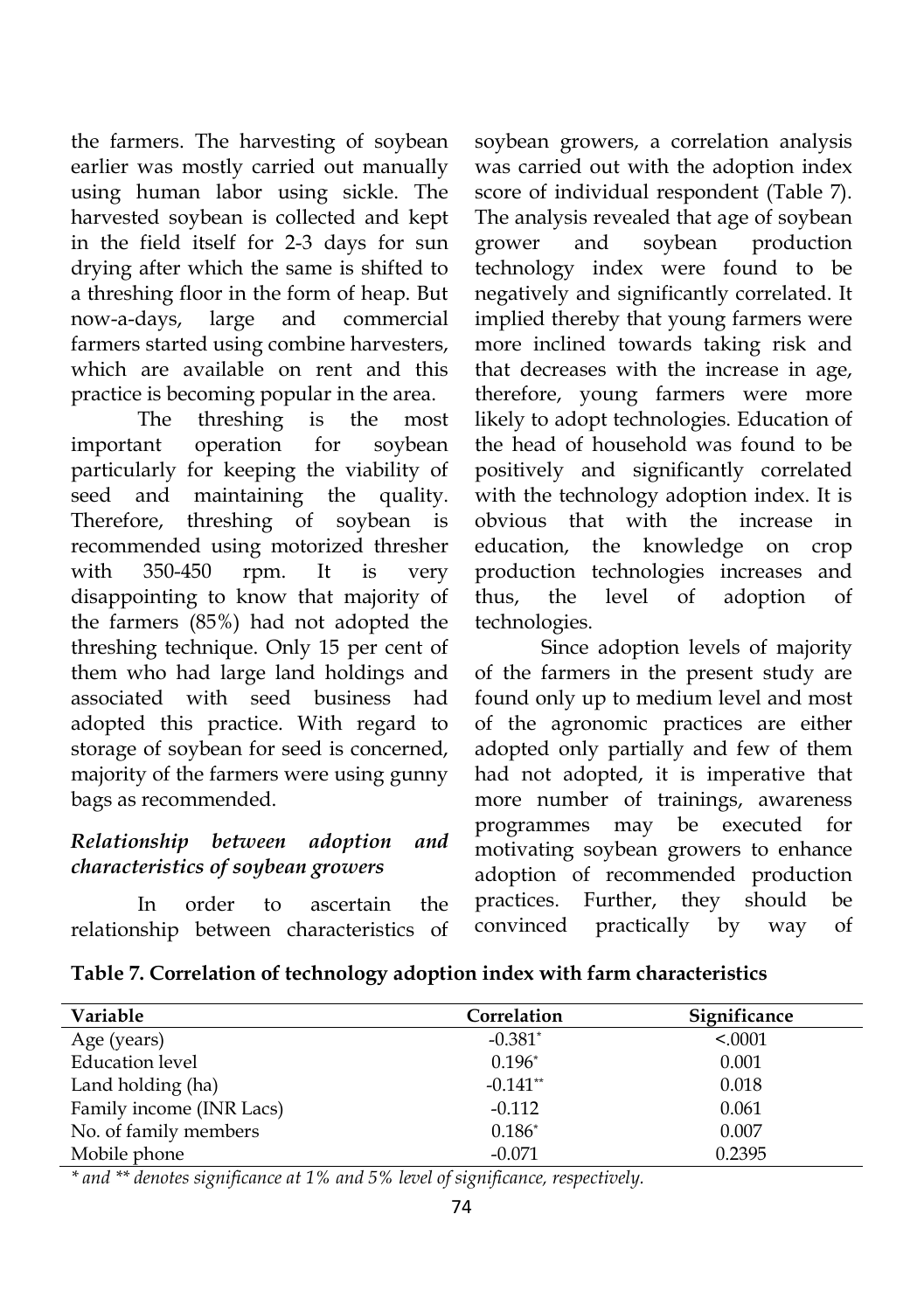organizing large number of on farm demonstrations and more exposure to be given to them by conducting field tours to KVKs/ICAR institutes or wherever extension programmes like, exhibitions, practical demonstrations are organized.

#### **REFERENCES**

Î

- Badal P S, Kumar Praduman, Billore S D, Sharma A N and Joshi O P. 2000. *Socioeconomic impact of soybean cultivation in Madhya Pradesh, Project Report*, Division of Agricultural Economics, IARI, New Delhi and NRC for Soybean, Indore, Pp 35
- Billore S D, Vyas A K and Joshi O P. 2005. *Frontline Demonstrations under AICRP System: An Effective Tool for Transfer of Soybean Production Technology*, NRCS, MP, Pp. 60.
- Dupare B U, Billore S D and Joshi O P and Verma S K. 2009. Transformed farming scenario post soybean introduction in Madhya Pradesh. *Soybean Research* **7**: 51-63.
- Dupare B U, Billore S D and Joshi O P and Verma S K. 2011. Adoption of improved soybean production technology in Madhya Pradesh: A critique. *Journal of Oilseeds Research*  **28**(2): 125-30.
- Dupare B U, Billore S D and Joshi O P. 2010. Farmer's problems associated with cultivation of soybean in Madhya Pradesh, India. *Journal of Agricultural Sciences and Technology* **4**(6): 71-8.
- Dupare B U. 1995. Factors affecting adoption of soybean cultivation technology. Unpublished *M Sc Thesis*, Dr. PDKV, Akola. Pp: 115
- Dev G. 1995. Potassium An essential nutrient. *In*: *Use of Potassium in Punjab Agriculture*, Potash and Phosphate

The state agriculture department should plan a sound strategy highlighting these issues in their programmes and sincere efforts should be made for their execution.

> Institute of Canada, India Programme, Gurgaon (Haryana), Pp 113.

- Gadge S S. 2003. Influence of changes in cropping pattern on farmers' economic status. *Indian Journal of Extension Education* **39**(1&2): 99-101.
- ICAR-IISR. 2016. Soybean: Package of practices for crop management. Extension Bulletin No. 13, ICAR-Indian Institute of Soybean Research Publication, Indore. Pp: 54
- Kumar A, Rathod M K and Kalantri L B. 2012. Behaviour of farmers in adoption of recommended technology for soybean. *Indian Research Journal of Extension Education* Special issue (II): 223-27.
- Saxena M C and Tilak Z V B R. 1975. Response to inoculation in soybean and its residual effect on wheat. *Indian Journal of Agronomy* **20**: 369-70.
- Sharma H O, Patidar M and Nahatkar S B. 2006. Constraints of soybean production technology in Vindhyan Plateau agro-climatic region of Madhya Pradesh. *Research on Crops* **7**(1): 100-10.
- Sharma Purushottam, Dupare B U and Patel R M. 2018. Technology adoption, its impact and determinants: the case of soybean in Madhya Pradesh. *Agricultural Economics Research Review*  **31**(2): 281-9.
- Sharma Purushottam, Dupare B U and Patel R M. 2016. Soybean improvement through research in India and socioeconomic changes. *Legume Research*  **39**(6): 935-45.